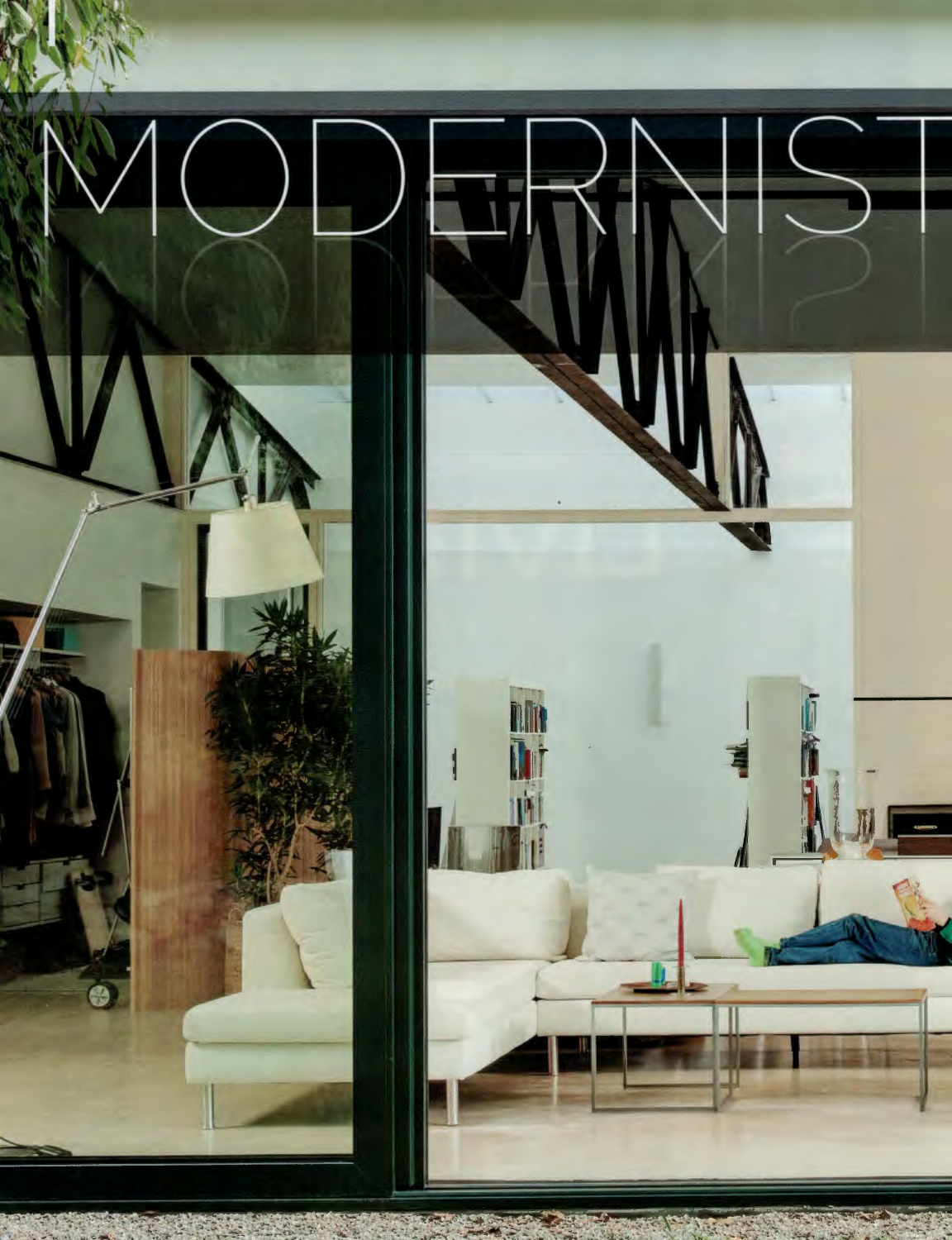PHOTOGRAPHY BY TONY LUONG

BY ROB DUCA

In an extensive renovation, S+H Construction integrates Paul Rudolph's iconic '50s architecture into a light-filled contemporary home.

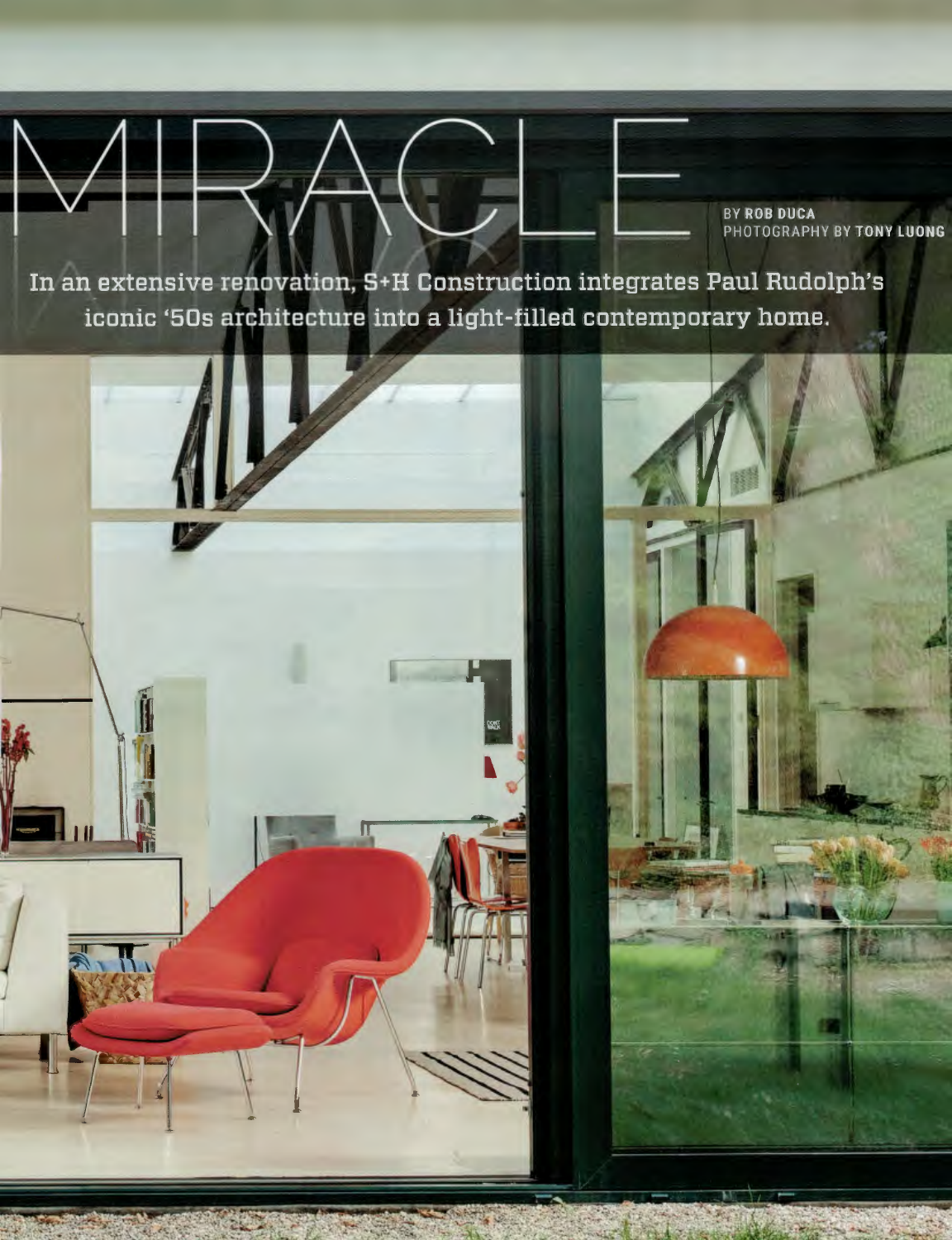**The** now-open kitchen, previously tucked owoy ond hidden, was relocated to the main room, bringing the design into modern times.

 $\blacktriangleleft$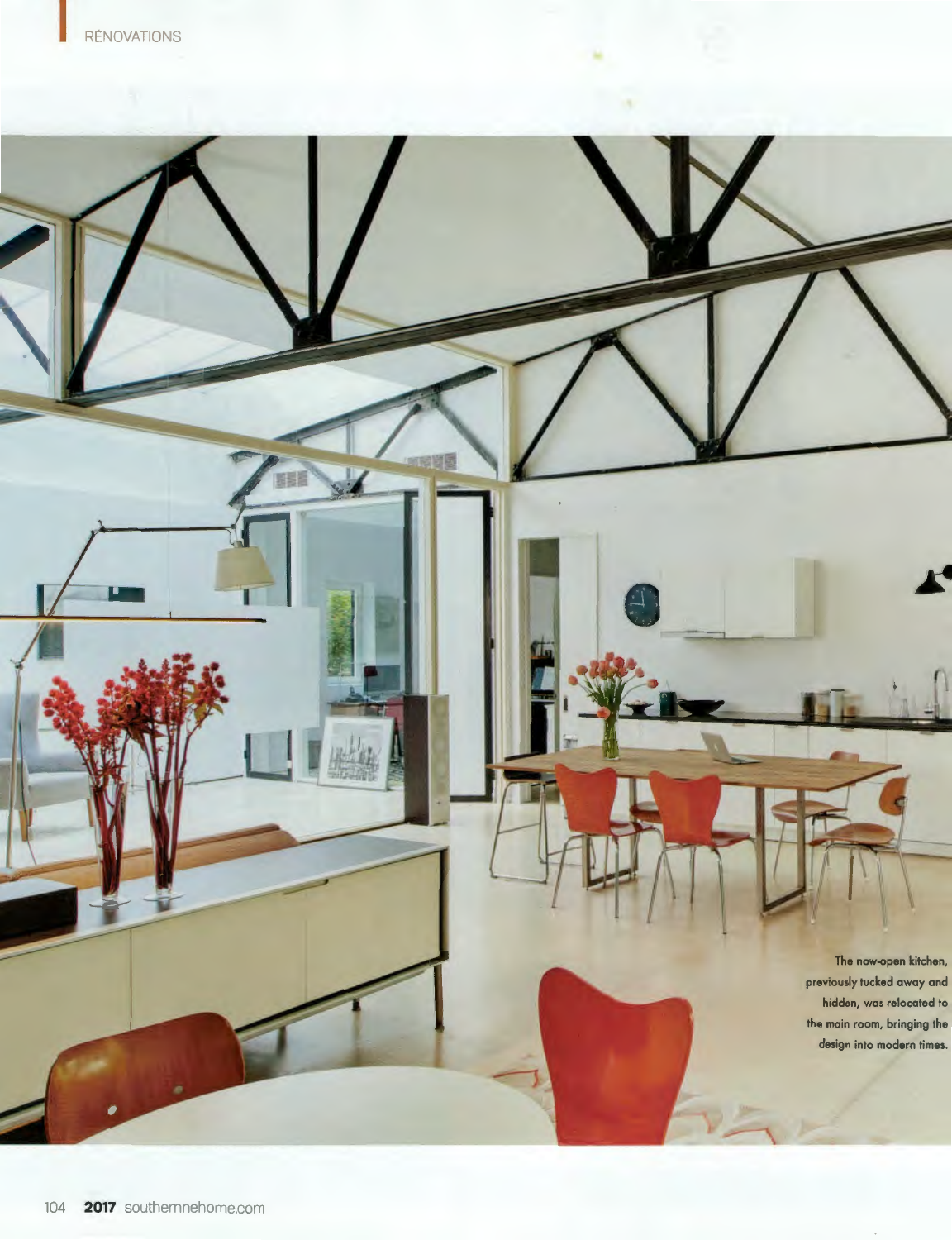**T REQUIRED THE ABILITY to take the long view when the homeowners first looked at the unique Cambridge house that would become theirs. Designed by modernist architect Paul Rudolph in the 1950s, this converted parking garage was literally built into the side of a hill, with large portions of the home buried below ground. The 3,500-square-foot house had cement-block walls, a flat rubber roof, single-glazed windows, poor insulation, dated wallpaper and evidence of water damage.** 

**"It was in pretty rough shape," says the wife. "The wiring and the plumbing were a mess. It all needed to be replaced."** 

The goal was to bring the house up to date by making it energy efficient and weathertight. And that would prove to be no simple task. "Like a lot of renovation projects, it's not what you see but what's behind what you don't see," says Will Ruhl, a principal at Ruhl Walker Architecture + Interiors. "Every time we dug a hole or removed something we found worse news than we expected. It was built to late-1950s standards, and we had to bring everything up to current codes."

There were significant obstacles, not the least being that much of the renovation was done during the snow-filled winter of 2015. "The site presented its challenges," says Doug Hanna, principal at S+H Construction. "There is just a little alley that goes back to the house, and though we could get our trucks back there, we started many days digging out the snow first. It was a cool job, but the winter was rough."

When workers removed the original glass wall at the front of the house, they discovered there was no footing to support the weight of the insulated, and much heavier, windows that would be installed. Even removal of the roof led to unpleasant surprises. "We found five layers of tar and gravel, so there was an enormous amount of material that had to be taken away," Hanna says. "We also had to do quite a bit of infrastructure improvements."

The below-grade room, labeled the "winter garden" by the previous owners, had a 60-year-old fiberglass roof that was covered in dirt and leaves from an overhanging maple tree, which meant that little light was filtering through. It was also uninsulated, rendering it useless for most of the year. The corrugated roof was replaced with translucent polycarbonate panels. "Now there is beautiful diffused light coming through," Ruhl says.

A heating and cooling system was also installed, along with high-density foam insulation, transforming the space into what is a now a library that houses the homeowners' collection of nearly 1,000 books and also serves as a guest bedroom.

The great room, which once had commercial garage doors, was updated by S+H Construction with fixed glass panels, transoms and triple-glazed sliding doors that provide access to an outside garden. "It has made the sofa our favorite spot in the house," says the wife. "It almost feels like you're sitting in the garden. It's quite gorgeous."

"It certainly was one of the more unique projects that we've done," Hanna says. "But we were able to overcome some unusual conditions and produce a very good project." **••**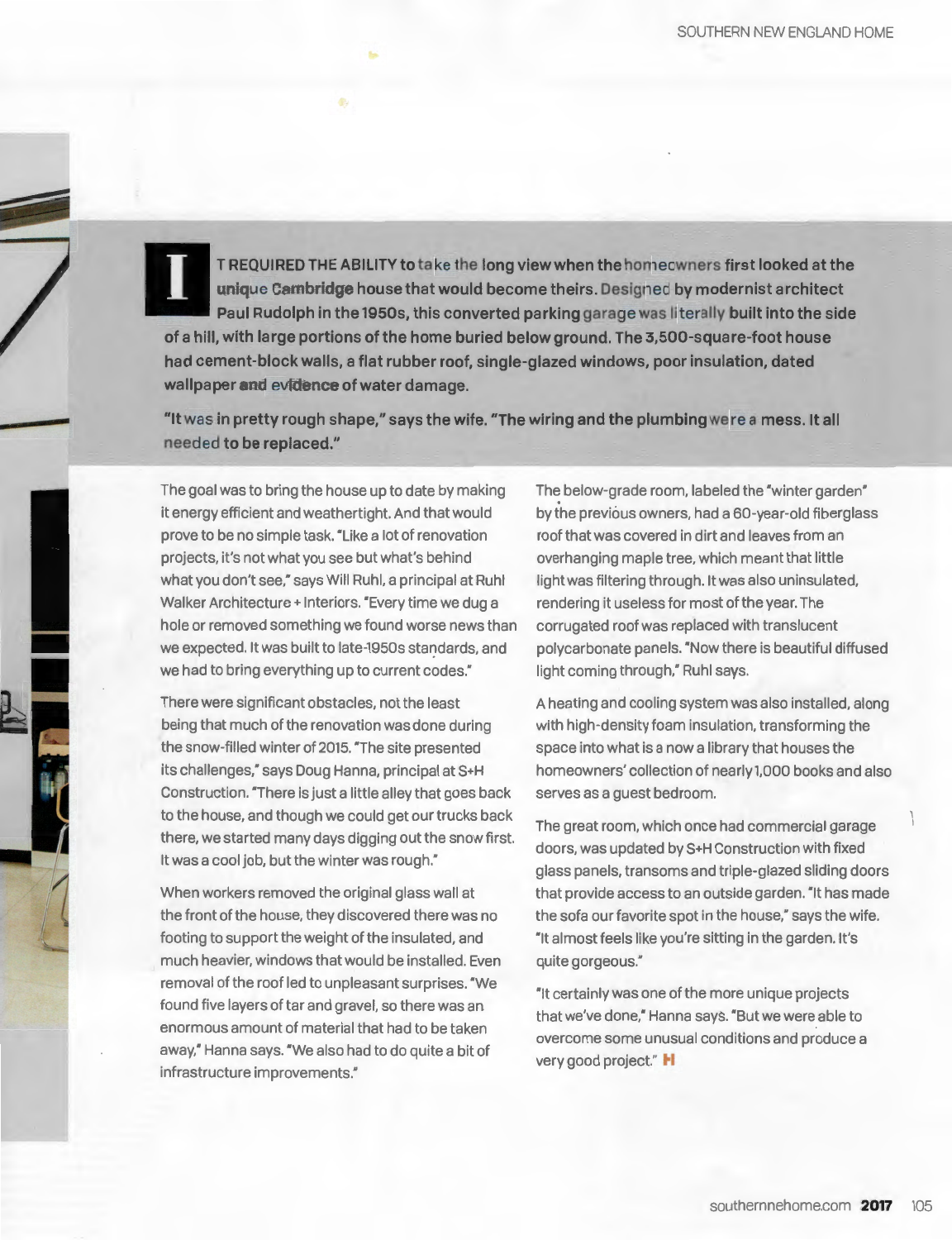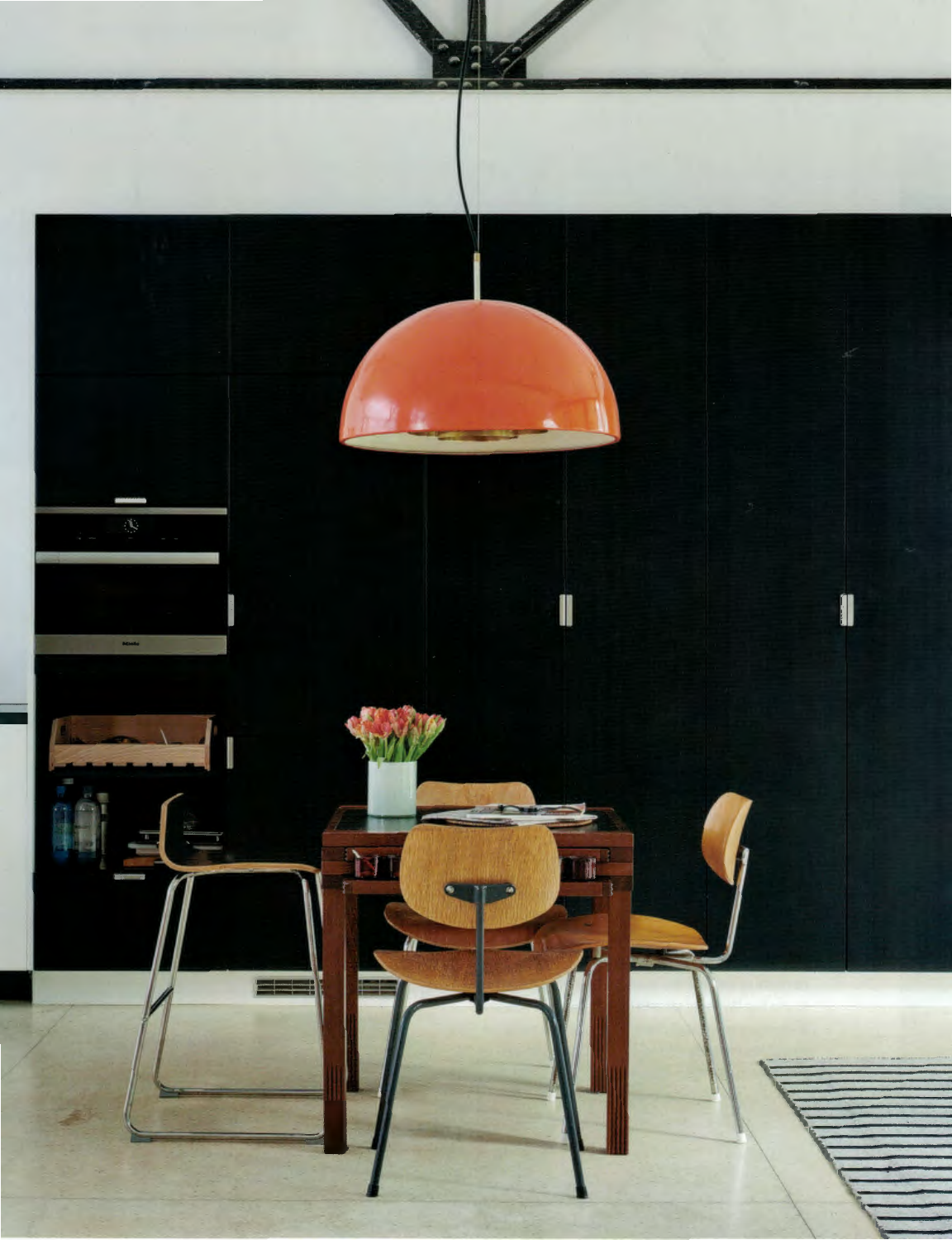The homeowners, who moved from a<br>brownstone in Boston's South End, maintain<br>that the home has changed their quality<br>of life "It gives us freedom and peace of<br>mind," the wife says. "It's unkness We feel<br>that this kind of ar want to live our lives. It is unencumbered and just has a lot of clarity."

mnin

**ANGINER**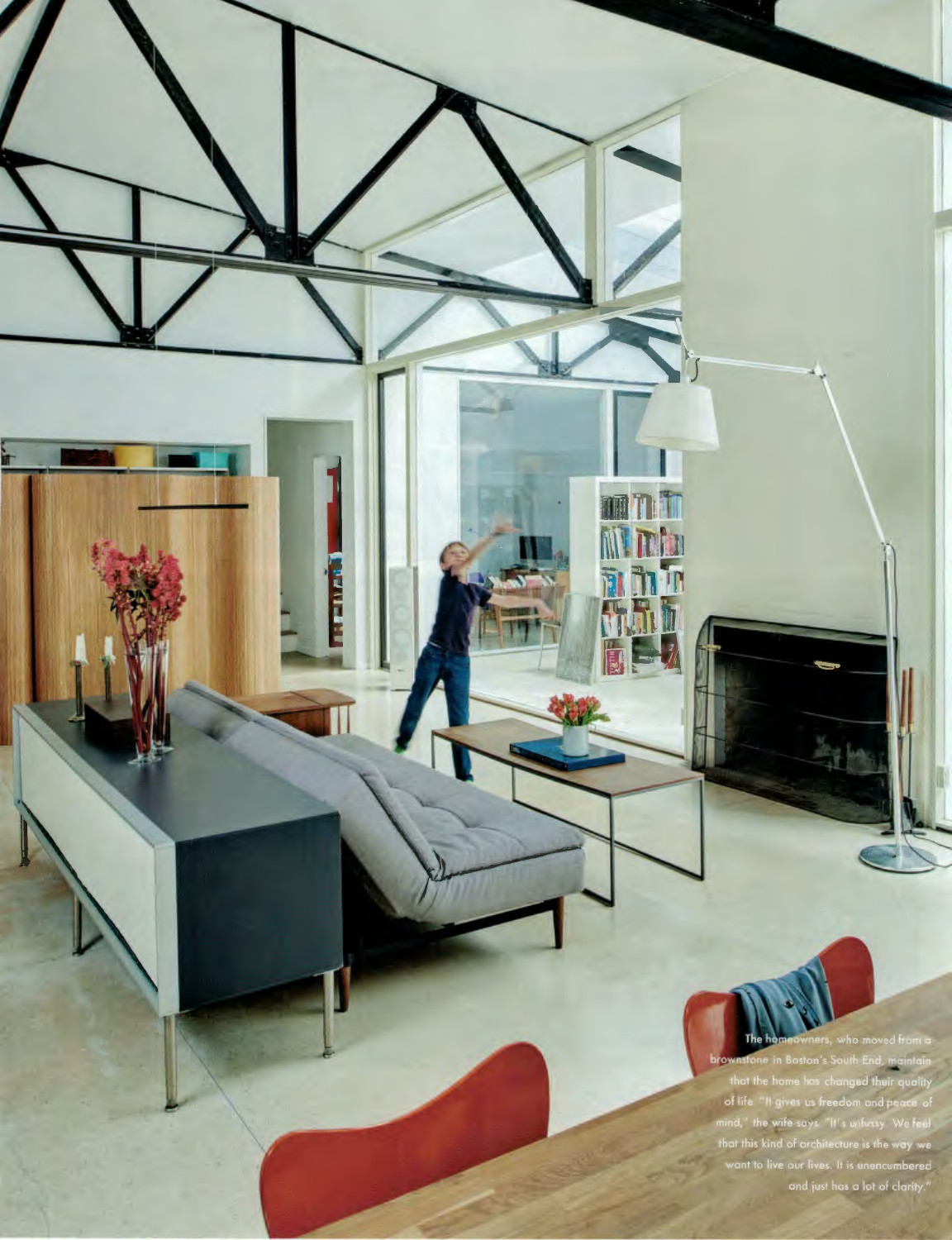